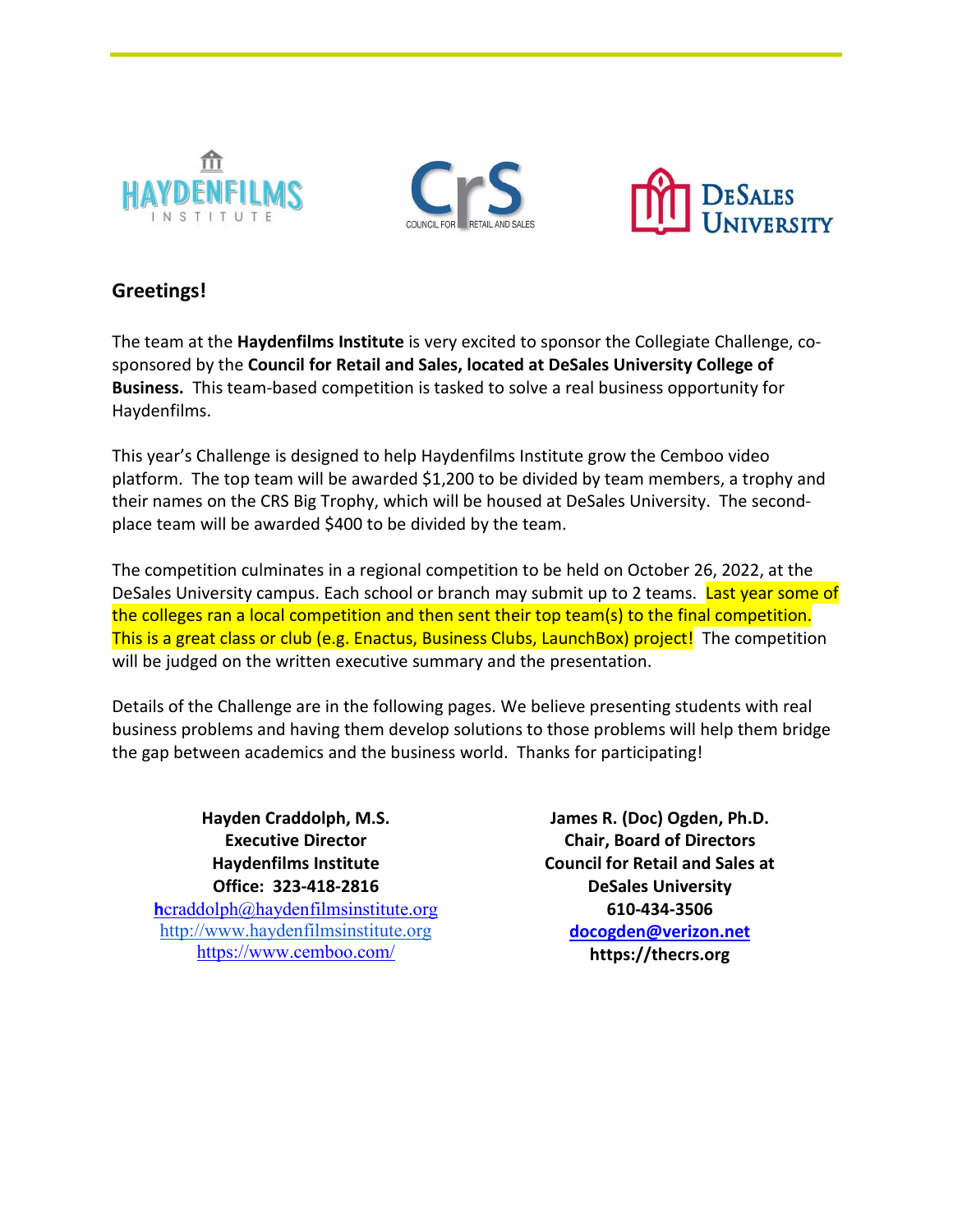









**2022** 

# **Collegiate Challenge**

**Powered By**



<u>1</u> The contract of the contract of the contract of the contract of the contract of the contract of the contract of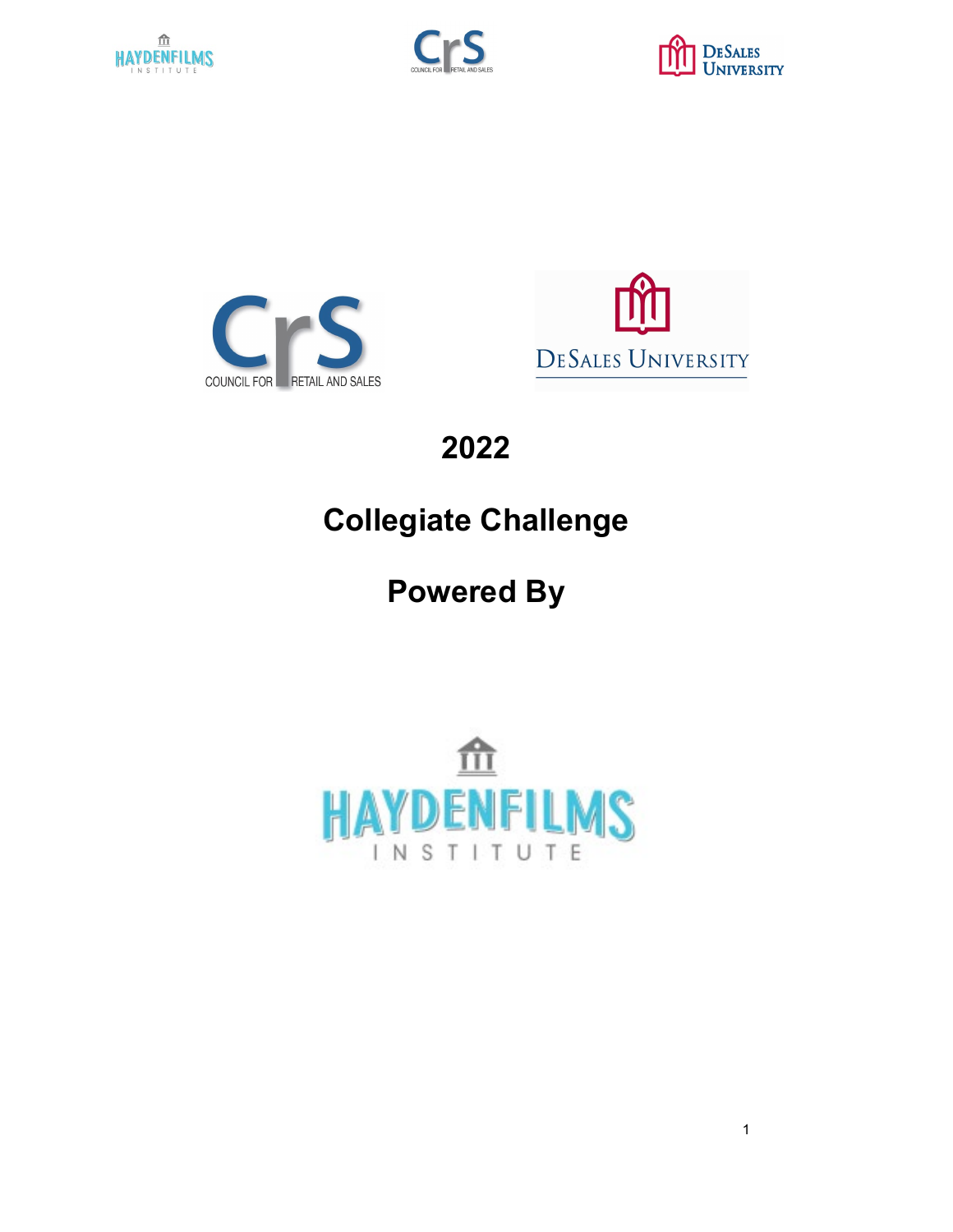





# **Table of Contents**

| <b>INTRODUCTION</b>                                                          | 3  |
|------------------------------------------------------------------------------|----|
| <b>CASE INFORMATION</b>                                                      | 3  |
| Haydenfilms Institute Background / Overview                                  | 3  |
| <b>Case Focus and Opportunity</b>                                            | 4  |
| <b>Assignment / Deliverables</b>                                             | 5  |
| <b>Rules and Procedures</b>                                                  | 6  |
| The Written Portion – Expanded Executive Summary                             | 7  |
| <b>Suggested Expanded Executive Summary Contents</b>                         | 7  |
| <b>The Presentation</b>                                                      | 8  |
| <b>Awards</b>                                                                | 9  |
| <b>Scoring</b>                                                               | 9  |
| <b>Judges</b>                                                                | 9  |
| Tentative Score Sheets CRS Collegiate Challenge - Expanded Executive Summary | 10 |
| <b>Contact Information</b>                                                   | 10 |
| The CRS 2022 Collegiate Challenge Intent to Participate                      | 11 |

# **Important Dates**

| <b>Monday</b><br>Oct 3, 2022 | Intent to Participate Form is Due (form is online)                         |
|------------------------------|----------------------------------------------------------------------------|
| <b>Saturday</b>              | Executive Summary due by 5pm. Send to Elaine Thode, CRS Program            |
| Oct 15, 2022                 | Director, elaine.thode@desales.edu                                         |
| Wednesday                    | Presentations by Teams and Judges at DeSales University. The schedule will |
| Oct 26, 2022                 | be announced on Oct 20.                                                    |

# **Direct questions to:**<br>
<u>elaine.thode@desales.edu</u>

**Direct questions to:** Elaine Thode, CRS Program Director,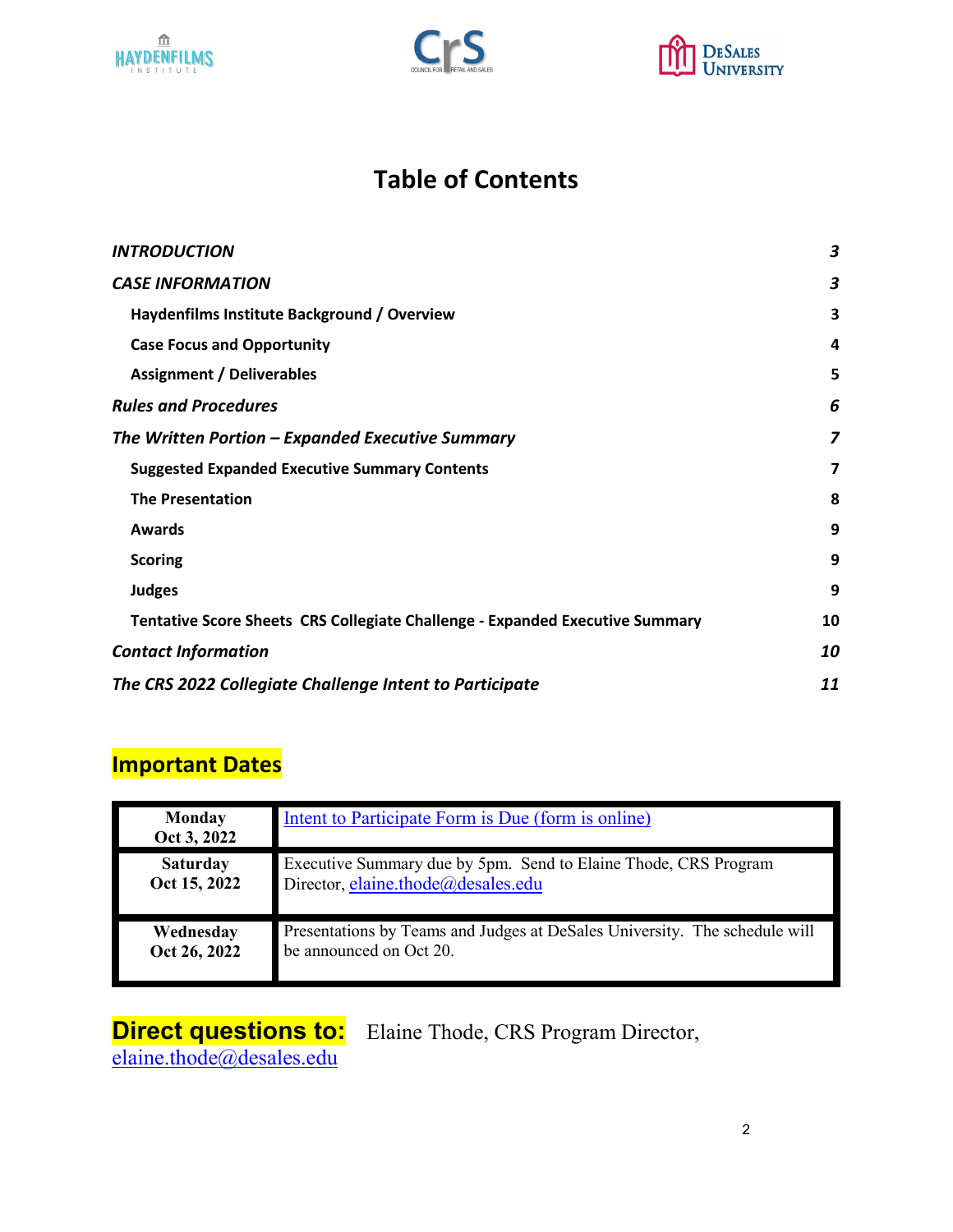





# **CRS Collegiate Challenge Case Information Powered by Haydenfilms Institute**

# **INTRODUCTION**

<span id="page-3-0"></span>You've heard of the Shark Tank television show. We're taking that concept and applying it to a collegiate competition in retailing and sales!

When you enter the **CRS Collegiate Challenge, Powered by the Haydenfilms Institute,** you gain both practical and theoretical experience in the development of recommendations for a major corporate client. This challenge allows you the ability to bring your lifelong learning skills to a competition that will help to build a great base for your personal career in business.

The focus of the competition will be on helping Haydenfilms Institute grow their Cemboo video platform. The competition will be held October 26, 2022 at DeSales University, Center Valley, PA. The Collegiate Challenge will surface ideas and creative solutions that will directly impact the company.

# **CASE INFORMATION**

## <span id="page-3-2"></span><span id="page-3-1"></span>*Haydenfilms Institute Background / Overview*

# <span id="page-3-3"></span>*Case Focus and Opportunity*

This case focuses on the growth of Cemboo, a video platform designed to help film festivals efficiently control, monetize, and distribute content on a global scale.

Cemboo's Mission: Our mission is to empower content owners with the flexibility to control, monetize and distribute their own digital media content through values of quality, community and innovation.

Cemboo was the direct brainchild of a decades-long endeavor in digital creativity called the Haydenfilms Online Film Festival. The Festival itself was born out of Haydenfilms, an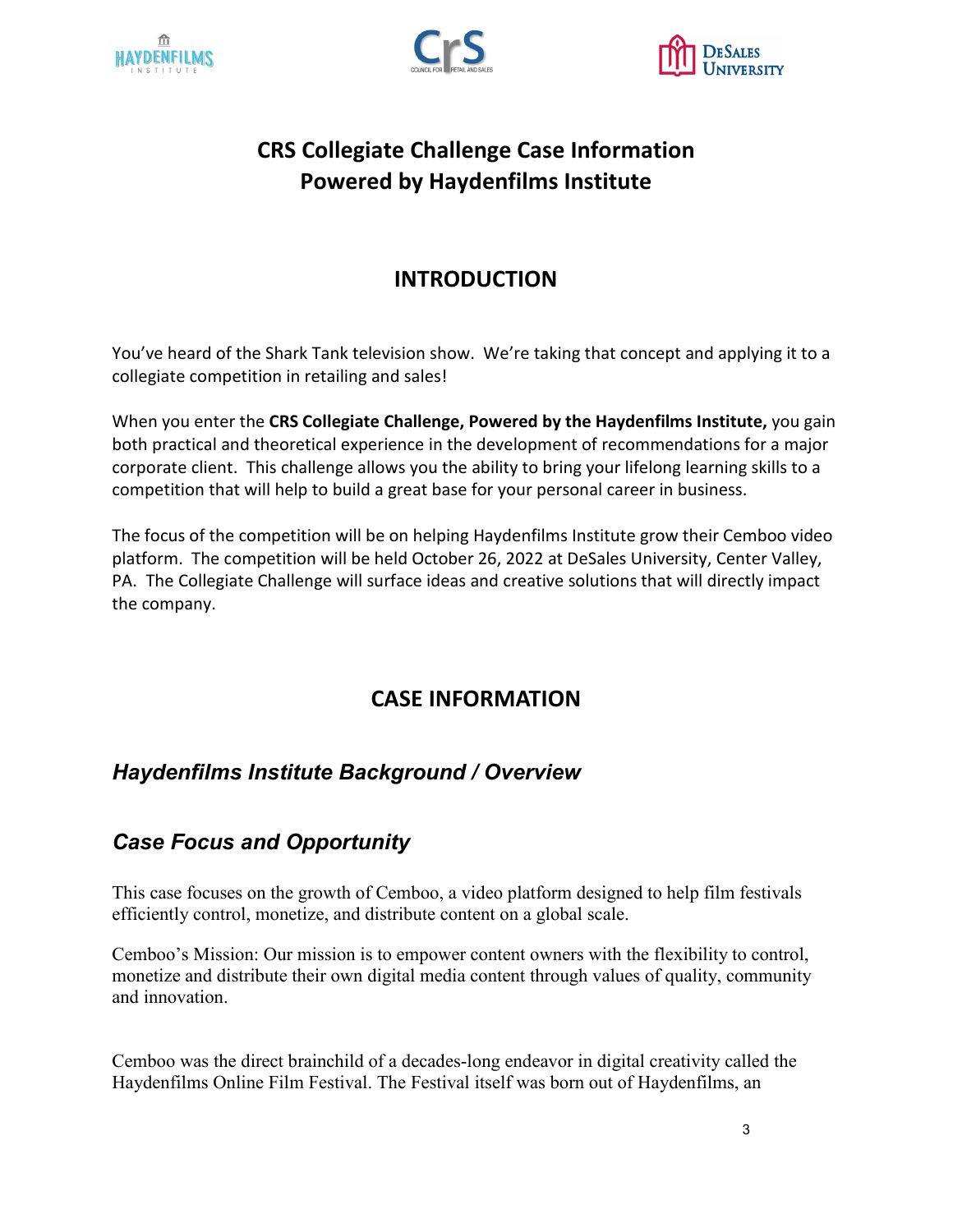





independent film and distribution company originally founded in Kutztown, PA. Haydenfilms itself is dedicated to the support and development of emerging independent and student filmmakers.

The organization's founder, Hayden Craddolph, envisioned the Film Festival out of his thesis during his time as an Electronic Media postgraduate at Kutztown University in 2001. In 2004, Haydenfilms hosted what would be one of the world's first online film festivals.

It is with the first festival's success that ignited Craddolph's vision of a network platform that allowed for all-encompassing content distribution for library users.

Through the Haydenfilms Online Film Festival grew the concept of Cemboo as a global platform that allows worldwide viewers the ability to distribute, share, own, and showcase their own digital content, as well as content created by others.

By 2011, Haydenfilms would receive a Research Grant from Millersville University's Software Productization Center (SPC) to develop a prototype software that we now refer to as Cemboo.

# **Cemboo's Journey**

In 2021, the Haydenfilms Institute received the \$25,000 POC grant and \$5,000 cash grant from Amazon Web Services to fund the creation of Cemboo. The alpha launch of Cemboo.com in 2022 was then used for the 1.0 Haydenfilms Screenwriting Competition in January of 2022.

In May, the Haydenfilms Institute announced its call for entries for the \$25,000 Haydenfilms 5.0 Online Film Festival, which will take place in 2023. By quarter 3 of this year, Cemboo's beta website will officially launch to the public, and use cases will begin deployment starting early next year.

Cemboo is currently within the pre-seed round of funding. An announcement of seed funding status will be released by quarter 3 of 2023.

<span id="page-4-0"></span>The Haydenfilms 5.0 Online Film Festival will launch for its 60-day short film competition on Cemboo.com from August 30, 2022 to October 30, 2022. The top 4 short films and top feature films will be shown live during the 4-day award show and event in Los Angeles in January of 2024.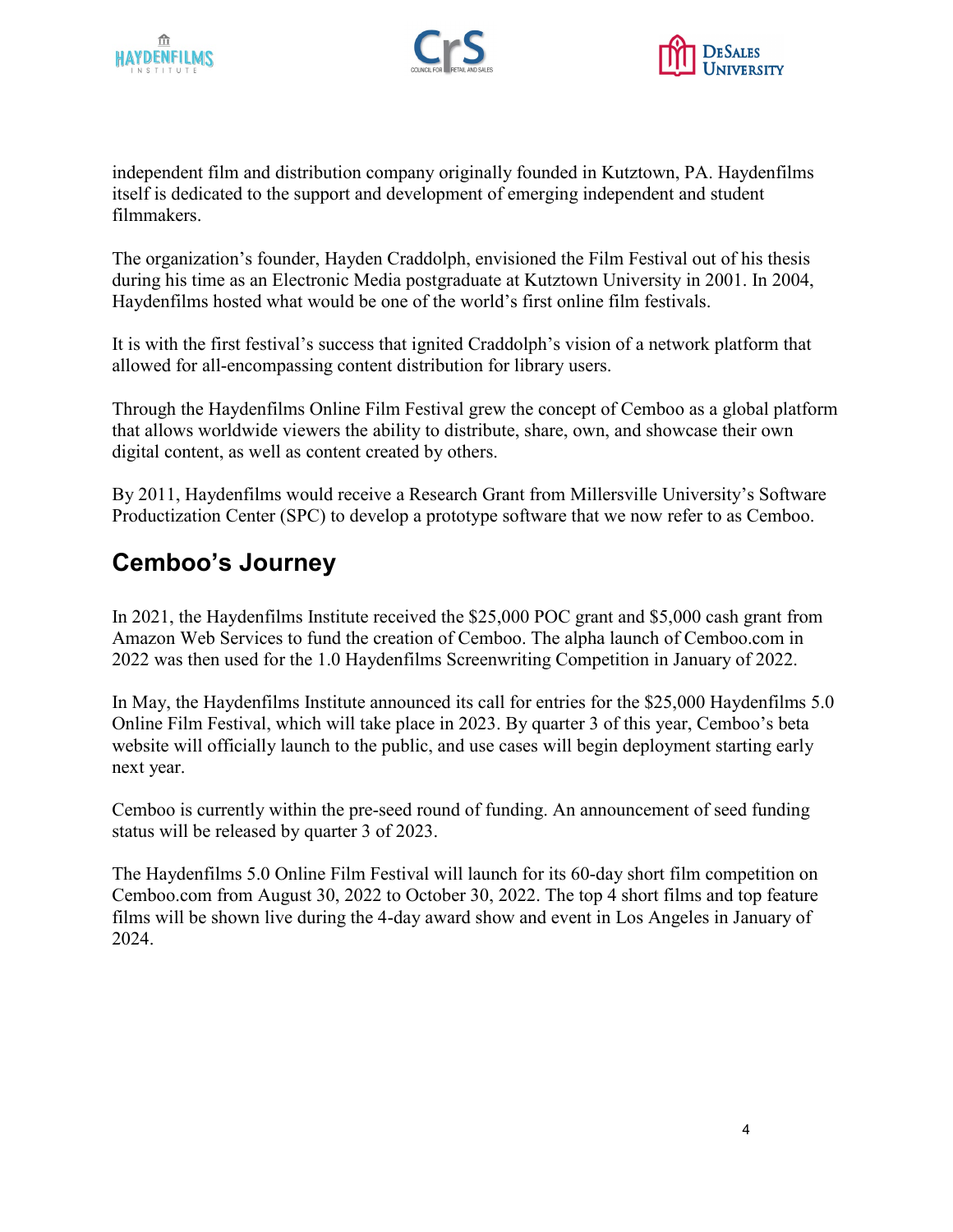





## *Assignment / Deliverables*

Assignment: **Approach this as if your team is a part of a consulting company.**  Create a strategic business plan that incorporates ideas/recommendations to allow Cemboo to penetrate the movie festival market. Ideas can include all aspects that are relevant to the questions posed. Teams will be responsible for researching the budget needed for their plan. Each team will then pitch their plan to the judges, detailing their recommendations, implementation, timeline for chain roll out and financial costs to the company. The team should provide rationale for recommendations.

Deliverables are 1. an expanded executive summary and 2. presentation with an emphasis on penetrating the movie festival segment with Cemboo and providing recommendations to Haydenfilms Institute. Ideas presented should be actionable. This means that the Haydenfilms Institute team can implement the idea in a short period of time and that the idea deserves time, money, and energy to expand the idea. On October 26, teams will present to judges and meet with the judges for a 10-minute question and answer session. The event will be held on the DeSales University campus. The winners will be announced on that day. A schedule will go out a week before the event.

## **Useful Sites**

How to Write a Case Study: [https://www.thoughtco.com/how-to-write-a-case-study-analysis-](https://www.thoughtco.com/how-to-write-a-case-study-analysis-466329)[466329](https://www.thoughtco.com/how-to-write-a-case-study-analysis-466329) 

How to Write Executive Summaries: <https://www.uakron.edu/cba/docs/communications/WritingExecutiveSummaries.pdf>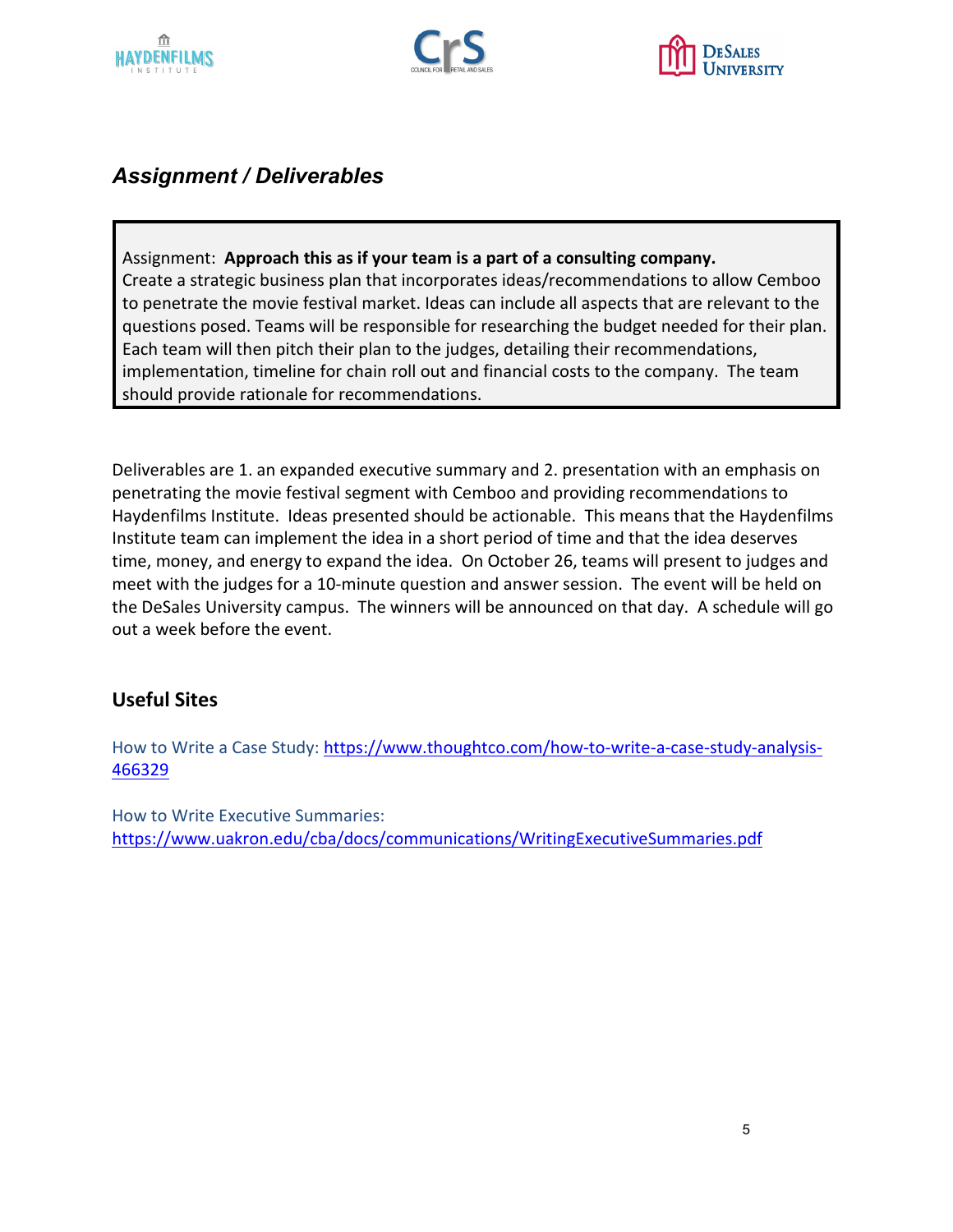





## **Rules and Procedures**

- <span id="page-6-0"></span>1. The competition will be held October 26, 2022, at DeSales University, 2755 Station Ave., Center Valley, PA. More information on the venue will be sent to participating schools as we approach the deadlines.
- 2. Each college or university invited to compete is allowed two (2) teams in the competition. If the institution has multiple campuses (i.e., Penn State), each campus will be counted as a separate college and can send up to two teams. Each team must be comprised of at least 3 but no more than 4 students. If a team of three, at least 2 team members must also present at the competition. If a team of four, at least three of the four team members must also present at the competition. The challenge may be a class project, a club project or, if there is enough interest among students, a group of students may get together and compete. There MUST be a faculty advisor to the team. One faculty advisor MUST accompany the team to the competition venue.
- 3. Each school entering the Collegiate Challenge must submit their intent to participate form by October 3, 2022, on the Council for Retail and Sales website at https://thecrs.org/?page\_id=760
- 4. Students working on the project must be undergraduates from a 2-year or 4-year college/university, with a graduation date of 2022 or later.
- 5. Each team is responsible for their own expenses (i.e., travel, transportation, lodging, materials for the presentation). Food will be provided on site (free of charge) and may include a light breakfast and lunch.
- 6. **The finished executive summary must be received by Saturday, October 15 by 5:00 p.m.**  Projects should be sent by email to Elaine Thode, Council for Retail and Sales, DeSales University[: elaine.thode@desales.edu](mailto:elaine.thode@desales.edu)
- 7. **Contacting the Haydenfilms Institute:** Each team advisor (after submitting the intent to participate form) should collect questions that students may have regarding the competition as the semester(s) progresses. These questions will then be submitted to the company representative at the end of each week (assuming there are questions). The company representative will assemble the questions and provide general answers to the requesting advisor. The company representative at Haydenfilms Institute is Hayden Craddolph.
- 8. When entering the challenge all students and faculty advisors agree that all the ideas from the competition become the property of Haydenfilms Institute. They further agree that all the ideas for the paper, and the representative information provided within the paper are the work of the students. All competitors agree that they will receive no compensation for their work.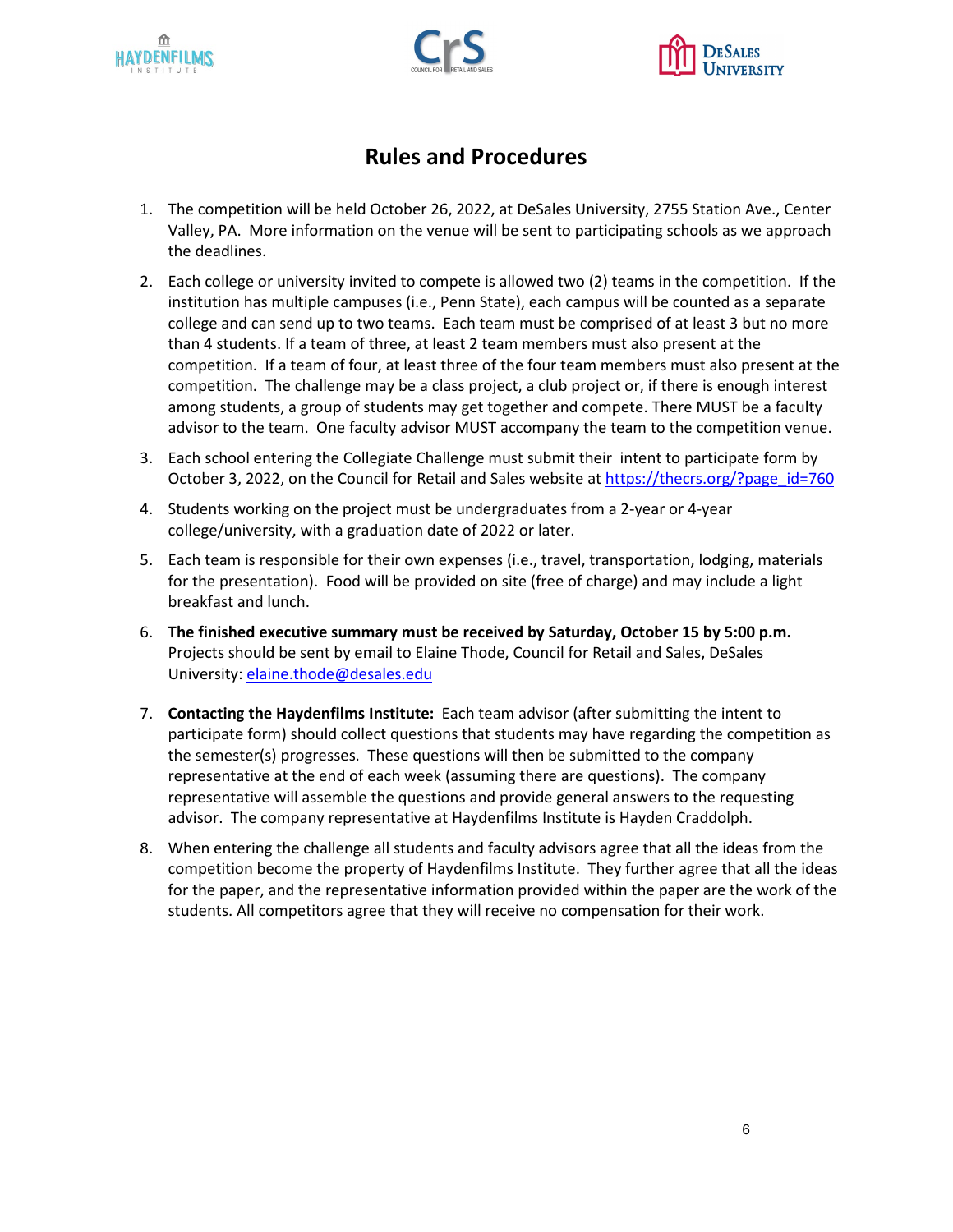





# <span id="page-7-0"></span>**The Written Portion – Expanded Executive Summary**

- 1. This challenge requires the development of a 5 8 page expanded executive summary. The expanded executive summary may NOT exceed the page limit. All pages, except the cover page, should be numbered. All pages, including the cover page count in the page limit.
- 2. The name of the competing college or university should appear on the cover page along with the company logo (which must conform to Haydenfilms Institute Communication Standards), the team's name, the students' names, and the name and contact information for the faculty advisor. Other information, graphics, etc. are acceptable.
- 3. Each team should generate secondary data to substantiate all material found within their executive summary. APA (American Psychological Association) style should be used for referencing purposes within the expanded executive summary. Primary research is accepted and encouraged.

## <span id="page-7-1"></span>*Suggested Expanded Executive Summary Contents*

**Team members may decide on the contents. Shown below are suggested areas to include.**

#### **Introduction**

#### **Situation/SWOT**

- 1. Current situation (research that describes current situation with regards to case)
- 2. Competitive Analysis
- 3. SWOT analysis of the current situation

#### **Objectives – use SMART objectives – Describe what your team wants to achieve as it relates to the case.**

**Recommendations** – Provide recommendations and how to implement (including budget)

**Evaluation**– Provides ideas on how the recommendations will be evaluated

#### **Conclusion**

**Works Cited** – Include the research used in development of the expanded executive summary in APA (American Psychological Association) style.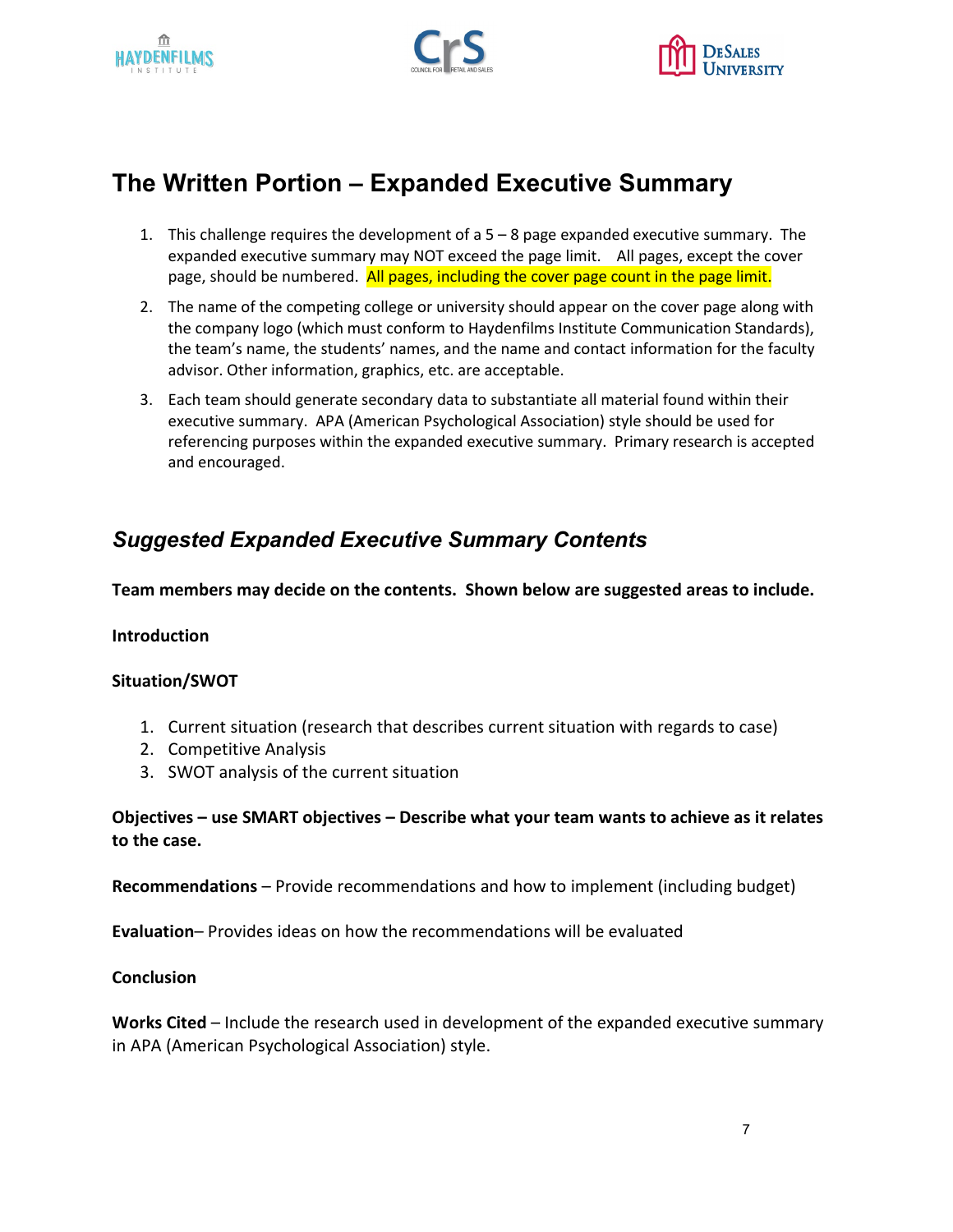





## <span id="page-8-0"></span>*The Presentation*

- 1. Teams: Each team must be comprised of at least 3 but no more than 4 students. If a team of three, at least 2 team members must also present at the competition. If a team of four, at least three of the four team members must also present at the competition. Any work must be done by the students on the team.
- 2. Timing: Each team will be required to make a 15-minute (limit) presentation to the judges. Following the presentation there will be a 10-minute (limit) question and answer (Q&A) session with the judges. The 15-minute limit is hard, meaning that, at the end of the 15 minutes, the person timing with say, "stop" and the presenting team must stop their presentation. A two-minute warning will be provided. The person timing will stop the judges Q&A sessions at the 10-minute mark, no matter where the teams or judges are in asking, answering the questions. The faculty advisor may attend the Q&A session but may not participate.
- 3. The team members MUST operate all electronic presentation devices. No one who is not a member of the team (including the team's advisor) may help during the presentation. Teams are responsible for all of their own equipment. The facility will have a computer with PowerPoint and Internet capabilities, a presentation remote control, and a screen to project the presentation.
- 4. The presentations may be made utilizing any method desired. Graphs, layouts, charts, etc. may be used and displayed. Computer-generated presentations are allowed. Students may show and/or hand the judges items (such as examples of creative ideas); however, students may not GIVE them any items (such as food, gifts etc.). Corrections to errors made in the expanded executive summary may not be made and given to the judges during the presentation.
- 5. Anyone may be present during presentations. No one may enter the presentation rooms after the start of the presentations. Latecomers will be turned away.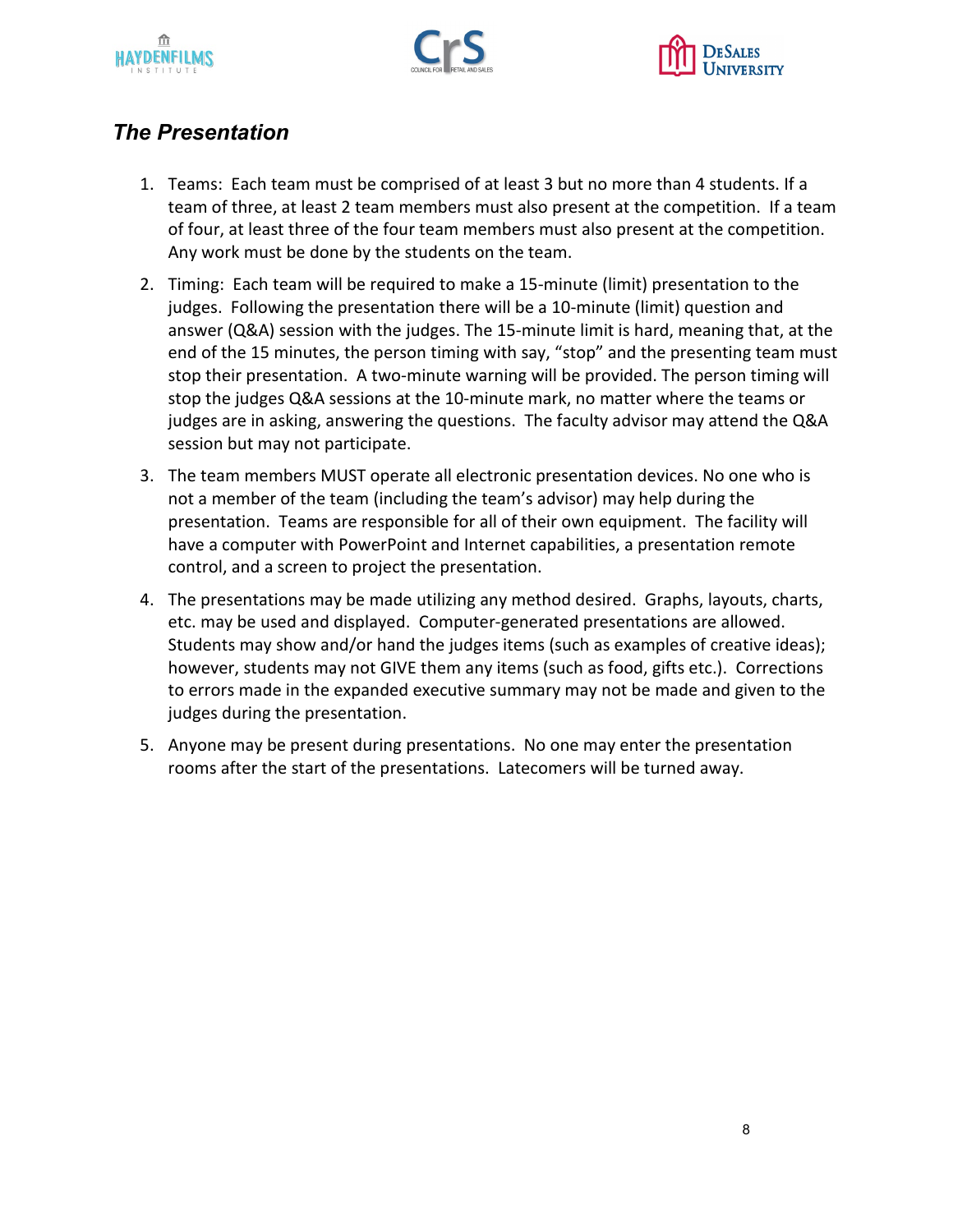





## <span id="page-9-0"></span>*Awards*

Awards are determined by the combined score of the expanded executive summary and presentation.

| Award                                                      | <b>Description</b>                                                                                                                                                                                                                                                    |  |  |  |
|------------------------------------------------------------|-----------------------------------------------------------------------------------------------------------------------------------------------------------------------------------------------------------------------------------------------------------------------|--|--|--|
|                                                            | The grand prize -The team will receive a trophy that will be housed at the winner's<br>school, award certificate, plus the following:                                                                                                                                 |  |  |  |
| <b>Grand Prize</b>                                         | \$1,200 total to be divided equally among team members                                                                                                                                                                                                                |  |  |  |
|                                                            | The team members' names will be added to the Big Trophy, housed at DeSales<br>University. This trophy contains team members names' and sponsors from<br>previous competitions.                                                                                        |  |  |  |
| 2 <sup>nd</sup> Place                                      | The team will receive a trophy that will be housed at the winner's school, award<br>certificate and \$400 total to be divided equally among team members.                                                                                                             |  |  |  |
| Every person will receive a certificate for participating. |                                                                                                                                                                                                                                                                       |  |  |  |
| Other awards                                               | There may be other awards presented by the judges if outstanding performance is<br>indicated. This will be up to the judges' discretion. For example, awards MAY be<br>given for "Best Presenter," or for other achievements that exceed the minimum<br>expectations. |  |  |  |

## <span id="page-9-1"></span>*Scoring*

- 1. Scoring sheets for both the expanded executive summary and presentation will be used to choose winners. These score sheets should help the teams develop their expanded executive summary content.
- 2. Judges' decisions are final.
- 3. The penalty for all violations is disqualification. Whether or not a disqualification is warranted is up to Haydenfilms Institute representatives.

## <span id="page-9-2"></span>*Judges*

There will be three to five judges. The judges for the challenge will be individuals who are experts in their particular areas. There will be judges from the sponsoring company (Haydenfilms Institute) and if needed, faculty and/or practitioners.